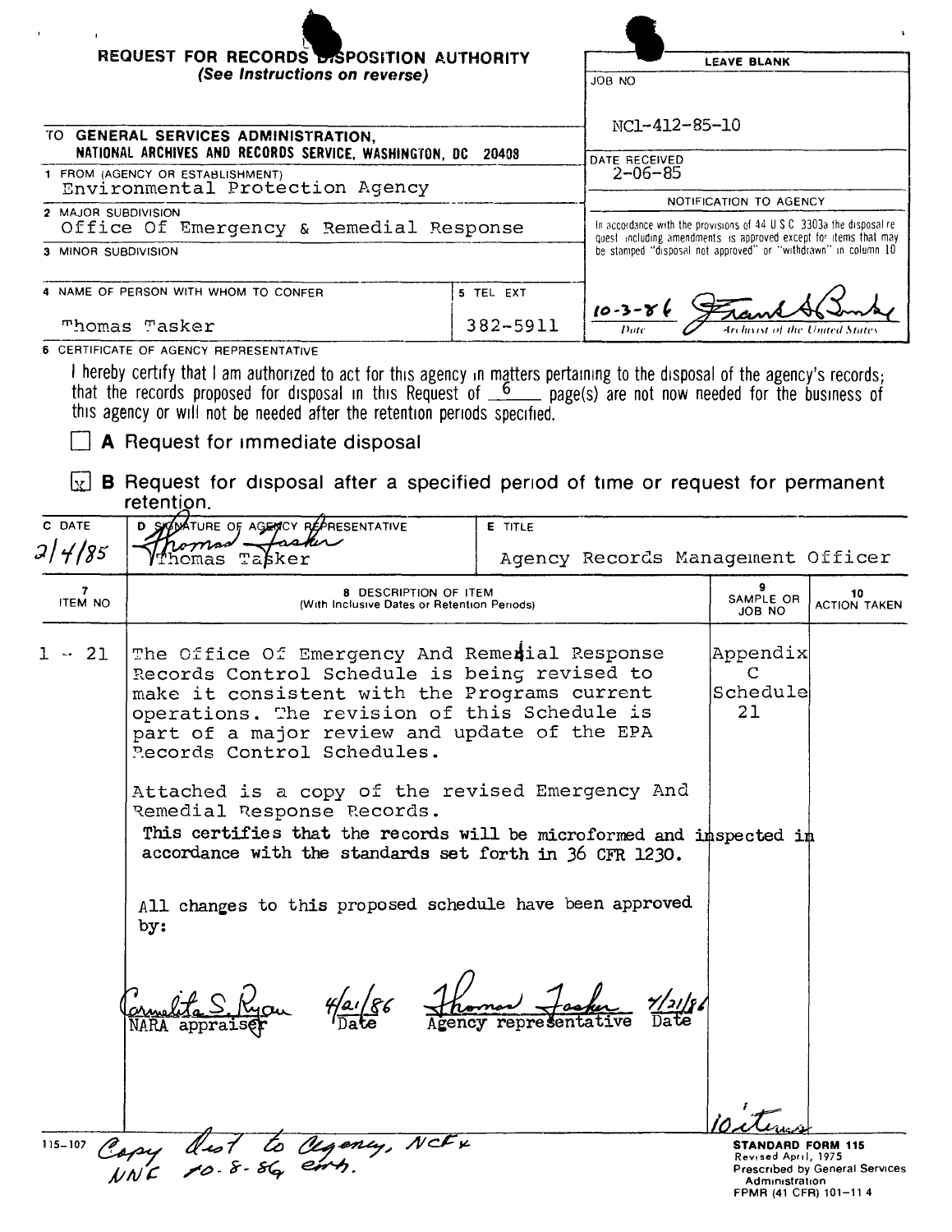|                          | U.S. ENVIRONMENTAL PROTECTION AGENCY-RECORDS CONTROL SCHEDULES                                                                                                                                                                                                                                                                                                                                                   |                                                                                                                                                                                                                                                  | сны пир |
|--------------------------|------------------------------------------------------------------------------------------------------------------------------------------------------------------------------------------------------------------------------------------------------------------------------------------------------------------------------------------------------------------------------------------------------------------|--------------------------------------------------------------------------------------------------------------------------------------------------------------------------------------------------------------------------------------------------|---------|
|                          | TITLE OF SCHEDULE                                                                                                                                                                                                                                                                                                                                                                                                | "OVERAGE OF SCHEDULE                                                                                                                                                                                                                             | 0P      |
|                          | EMERGENCY AND REMEDIAL RESPONSE RECORDS                                                                                                                                                                                                                                                                                                                                                                          | APPLICABLE HEADQUARTERS OFFICE                                                                                                                                                                                                                   |         |
| <b>ITEM</b><br><b>NO</b> | NAME AND DESCRIPTION OF RECORD/FILE                                                                                                                                                                                                                                                                                                                                                                              | RETENTION PERIOD AND DISPOSITION                                                                                                                                                                                                                 |         |
|                          | Controlled and Major Correspondence of the Director, Office<br>1.<br>of Emergency and Remedial Response. Includes copies of con-<br>trolled and major correspondence signed by the Director.<br>The correspondence significantly documents the program<br>activities and was processed under special handling control<br>procedures because of the importance of the letters or time<br>requirements of replies. | Retention: Permanent.<br>Disposition: Break file at end of year. keep in<br>office current plus I additional year, then trans-<br>fer to the FRC. Keep in FRC for 10 year, then<br>ofter to the National Archives in 5 year blocks.              | くろ尺     |
|                          | 2.<br>General Corespondence of the Director, Office of Emergency<br>and Remedial Response. Includes copies of non-controlled<br>(routine) correspondence. Records consist of incoming<br>letters and enclosures.                                                                                                                                                                                                 | Retention: Retain 5 years.<br>Disposition: Break file at end of year. Keep<br>in office I year, then transfer to FRC. Destroy<br>when 5 years old.                                                                                               |         |
|                          | 3.<br>Program Development File. Consists of records related to<br>the development of emergency and remedial response policies<br>and programs. Records consist of correspondence, issue<br>papers and reports relative to policy, strategy, program<br>control, research priorities, legislative priorities, other<br>related records.                                                                           | Retention: Permanent.<br>Disposition: Break file at end of 2 years. Keep<br>in office 3 years, then transfer to the FRC. Keep<br>in FRC for 20 years, then gifer to the National,<br>2 11 85297<br>Archives in 5 year blocks.<br>CS <sub>R</sub> |         |
|                          | 4.<br>Program Management File. Consists of records related to<br>the management and administrative support of each unit of<br>the Office of Emergency and Remedial Response. Records con-<br>sist of program planning and implementation, personnel<br>needs, work accomplishments, budgetary materials, and<br>other management activities.                                                                     | Retention: Retain 5 years.<br>Disposition: Break file at end of year.<br>Keep in<br>office I year, then transfer to the FRC.<br>Destroy<br>when 5 years old.                                                                                     |         |
|                          | 5.<br>Speeches by Office Director or Staff. Speeches prepared                                                                                                                                                                                                                                                                                                                                                    | Retention:                                                                                                                                                                                                                                       |         |
|                          | for delivery at civic functions and professional<br>conferences and meetings.                                                                                                                                                                                                                                                                                                                                    | Record Copy.<br>Permanent.<br>а.                                                                                                                                                                                                                 |         |
|                          |                                                                                                                                                                                                                                                                                                                                                                                                                  |                                                                                                                                                                                                                                                  |         |
|                          |                                                                                                                                                                                                                                                                                                                                                                                                                  | Information Copies. Retain 1 year.<br>b.                                                                                                                                                                                                         |         |
|                          |                                                                                                                                                                                                                                                                                                                                                                                                                  | Disposition:                                                                                                                                                                                                                                     |         |
|                          |                                                                                                                                                                                                                                                                                                                                                                                                                  | Record Copy. Break file after presentation.<br>а.<br>Keep in office 5 year, then transfer to the<br>ERC. Keep in FRC 5 years, then transfer to<br>the National Archives du 5 year blocks, CSR 2/14/85                                            |         |
|                          |                                                                                                                                                                                                                                                                                                                                                                                                                  | Information Copies: Destroy when I year old<br>b.<br>or sooner it no longer meded.                                                                                                                                                               |         |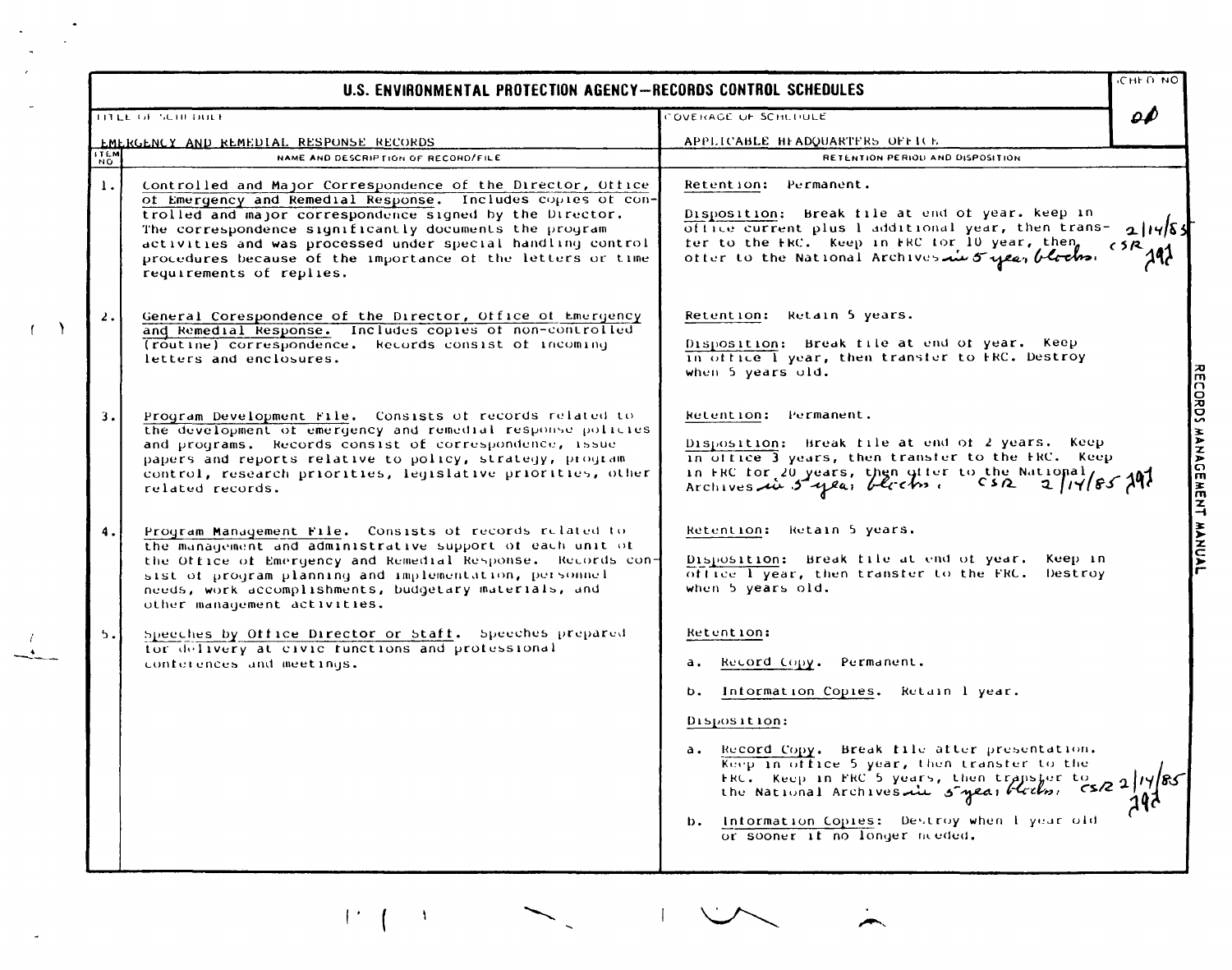|             | U.S. ENVIRONMENTAL PROTECTION AGENCY-RECORDS CONTROL SCHEDULES                                                                                                                                                                                                                                                                                                                                                                                                                                                           |                                                                                                                                                                                            | SCHED NC                  |
|-------------|--------------------------------------------------------------------------------------------------------------------------------------------------------------------------------------------------------------------------------------------------------------------------------------------------------------------------------------------------------------------------------------------------------------------------------------------------------------------------------------------------------------------------|--------------------------------------------------------------------------------------------------------------------------------------------------------------------------------------------|---------------------------|
|             | TITLE OF SCHEDULE                                                                                                                                                                                                                                                                                                                                                                                                                                                                                                        | COVERAGE OF SCHEDULE                                                                                                                                                                       |                           |
|             | EMERGENCY AND REMEDIAL RESPONSE RECORDS                                                                                                                                                                                                                                                                                                                                                                                                                                                                                  | APPLICABLE HEADQUARTERS OFFICE                                                                                                                                                             |                           |
| <b>ITEM</b> | NAME AND DESCRIPTION OF RECORD/FILE                                                                                                                                                                                                                                                                                                                                                                                                                                                                                      | RETENTION PERIOD AND DISPOSITION                                                                                                                                                           |                           |
| 6.          | Freedom of Information Response File. Includes copies of<br>incoming requests for information under the Freedom of<br>Information Act, copies of replies, and copies of any<br>interagency memoranda concerning the request. Note: this<br>file does not contain the Program's official record of<br>information being requested.                                                                                                                                                                                        | Retain $\lambda$ years.<br>Retention:<br>Disposition: Break file at end of year. Keep in<br>in Office current plus 1 additional year, them<br>transfer to the FRC. Destroy when X years od |                           |
| 7.          | Foreign Government File. Covers contacts and activities<br>wrth forouge governments. Records consist of cooperative<br>program agreements, copy of contingency plan, meeting<br>arrangements, minutes of meetings, news clippings,<br>technical reports and papers, trip reports, etc.                                                                                                                                                                                                                                   | Retention: Retain 6 years.<br>Disposition: Break file at end of year. Keep<br>In office 6 years, then destroy when 6 years old.                                                            |                           |
| 8.          | Interagency and Federal Government File. This file<br>contains contacts and activities with other Federal<br>agencies, commissions, and other unrts of the Eederal<br>Government. Records consist of letters and reports<br>relating to Executive Orders, OMB statements and<br>bulletins, proposed legislation and programs,<br>cooperative ventures and proposals, meetings and<br>conferences of other Federal agencies.                                                                                              | Retention: Retain 6 years.<br>Disposition: Break file at end of year. Keep in<br>office 6 years, then descroy when 6 years old                                                             | RECORDS MANAGEMENT MANUAL |
| 9.          | State and Local Government File. Covers contacts and<br>activities with States, counties, and cities. Records<br>consist of letters, meeting arrangements, copies of<br>proposed or existing State laws on uncontrolled<br>hazardous waste facilities, list and staffing of State<br>agencies responsible for hazardous waste management<br>activities, State regulations, reports on meetings<br>with State representatives, State contingency plans,<br>etc.                                                           | Retention: Retain 6 years.<br>Disposition: Break file at end of year. Keep in<br>office 6 years, then destroy when 6 years old.                                                            |                           |
| 0.          | Professional and Civil Associations and Institutions.<br>Covers contacts and activities with professional<br>assesiations (engineers, chemists, etc.) civic<br>associations (environmentalists, Boy Soonte, JC.5.<br>etc.), and institutions (colleges, foundations, etc.).<br>Records consist of meetings and conference arrangements,<br>lists of organization officers, organization brochures,<br>special studies and reports, requests for information<br>and assistance, public participation/community relations. | Retention: Retain 2 years.<br>Disposition: Break file at end of year. Keep in<br>office 2 years, then destroy when 2 years old.                                                            |                           |

 $\hat{\mathbf{v}}$ 

 $\hat{\mathbf{r}}$  $\overline{a}$ 

 $\ddot{\phantom{0}}$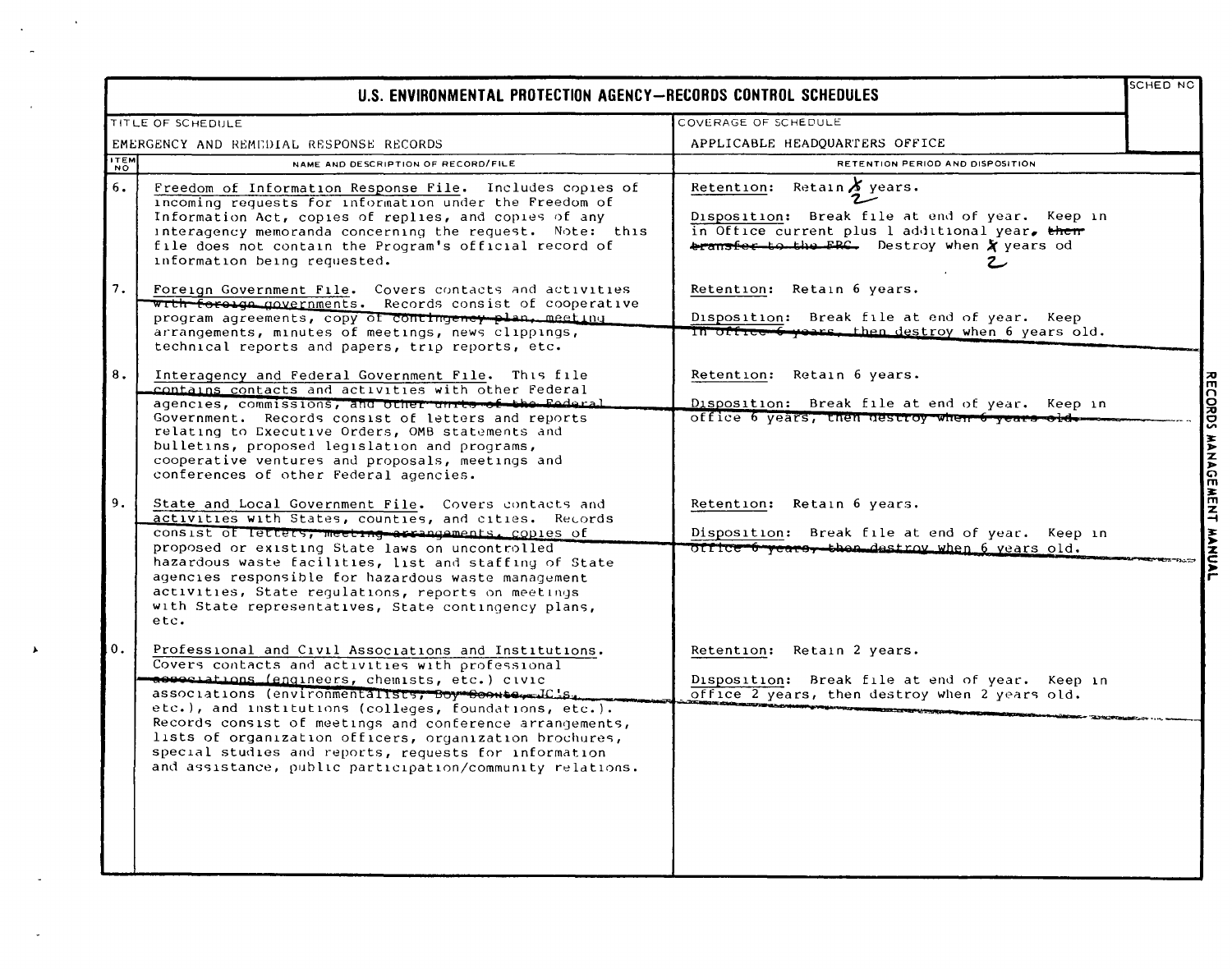|               | U.S. ENVIRONMENTAL PROTECTION AGENCY-RECORDS CONTROL SCHEDULES                                                                                                                                                                                                                                                                                                                                                                                                                                                                                                                                                       |                                                                                                                                                          | <b>SCHED NO</b> |
|---------------|----------------------------------------------------------------------------------------------------------------------------------------------------------------------------------------------------------------------------------------------------------------------------------------------------------------------------------------------------------------------------------------------------------------------------------------------------------------------------------------------------------------------------------------------------------------------------------------------------------------------|----------------------------------------------------------------------------------------------------------------------------------------------------------|-----------------|
|               | TITLE OF SCHEDULE                                                                                                                                                                                                                                                                                                                                                                                                                                                                                                                                                                                                    | COVERAGE OF SCHEDULE                                                                                                                                     |                 |
|               | EMERGENCY AND REMEDIAL RESPONSE RECORDS                                                                                                                                                                                                                                                                                                                                                                                                                                                                                                                                                                              | APPLICABLE HEADQUARTERS OFFICE                                                                                                                           |                 |
| $\frac{1}{N}$ | NAME AND DESCRIPTION OF RECORD/FILE                                                                                                                                                                                                                                                                                                                                                                                                                                                                                                                                                                                  | RETENTION PERIOD AND DISPOSITION                                                                                                                         |                 |
| 11.           | Industrial and Commercial Files. Covers contacts and<br>actryitrog-with industrial and commercial firms, in-                                                                                                                                                                                                                                                                                                                                                                                                                                                                                                         | Retention: Retain 2 years.                                                                                                                               |                 |
|               | cluding background data on firms. Records constst webman<br>requests for information, product brochures, product<br>distribution data, correspondence, and other related<br>records.                                                                                                                                                                                                                                                                                                                                                                                                                                 | Disposition: Break file at end of year. Keep in<br>office 2 years, then destroy when 2 years old.                                                        |                 |
| 12.           | Regional Files. Concerns the organization, management,<br>and operation of the regional operations. Records                                                                                                                                                                                                                                                                                                                                                                                                                                                                                                          | Retention: Retain 6 years.                                                                                                                               |                 |
|               | consist of staff lists, pranned program, organization.<br>plan, summary of activities, regional correspondence<br>with State government units, and correspondence on<br>program actions. (Non-site specific information).                                                                                                                                                                                                                                                                                                                                                                                            | Disposition: Break file at end of year. Keep in<br>office 6 years, then destroy when 6 years old.                                                        |                 |
| 13.           | Legislation. Contains Records pertaining to proposed<br>and existing EPA legislation. Records consist of proposed                                                                                                                                                                                                                                                                                                                                                                                                                                                                                                    | Retention: Retain 10 years.                                                                                                                              |                 |
|               | bills, acts, amendments, analysis of bills and amendments,<br>news clips, briefing papers, hearing transcripts and<br>reports, correspondence, etc.                                                                                                                                                                                                                                                                                                                                                                                                                                                                  | Disposition: Break file at end of year. Keep in<br>office z years, then transfer to the FRC. Destroy<br>when 10 years old.                               |                 |
| 14.           | Regulations, Standards, and Guidelines. Contains infor-<br>mation relating to the development of rules and requ-                                                                                                                                                                                                                                                                                                                                                                                                                                                                                                     | Retention: Permanent.<br>Disposition: Break file after resolution of any                                                                                 |                 |
|               | Tations effecting the environmental legislation passed<br>by Congress. Records consist of drafts of proposed<br>regulations and guidelines (National Contingency Plan),<br>internal comments journal articles and other supporting<br>literature, proposed rules, response to proposals, EPA<br>press releases, newspaper clippings, etc.                                                                                                                                                                                                                                                                            | <b>Istigation.</b> Keep in office 1 year, then trans-<br>fer to the FRC. Keep in FRC 15 years, then offer<br>to the National Archives when 16 years old. |                 |
| 15.           | Contracts, Interagency, and Cooperative Agreements -<br>Program Group File. Documentation relating to the                                                                                                                                                                                                                                                                                                                                                                                                                                                                                                            | Retention: Retain 6 years after completion.                                                                                                              |                 |
|               | formulation, award, and changes in contracts, co-<br>operative agreements with a State to take certain<br>actions to cleanup a uncontrolled hazardous waste<br>site, for studies, demonstrations, and services.<br>Records consist of orders for supplies or services<br>$(SF-147)$ , procurement requests, justification statements,<br>task orders, contractor bid evaluations, award notices,<br>contractor staff resumes, contract or agreement, report<br>of payments to contractors, progress reports, change notices<br>application for assistance, copy of State plan, and other<br>related records records. | Disposition: Break file upon the completion of<br>project. Keep in office 1 year, then transfer<br>to the FRC. Destroy when 6 years old.                 |                 |

 $\Delta \phi = 0.5$  $\mathcal{L}$ 

 $\sim$ 

 $\bullet$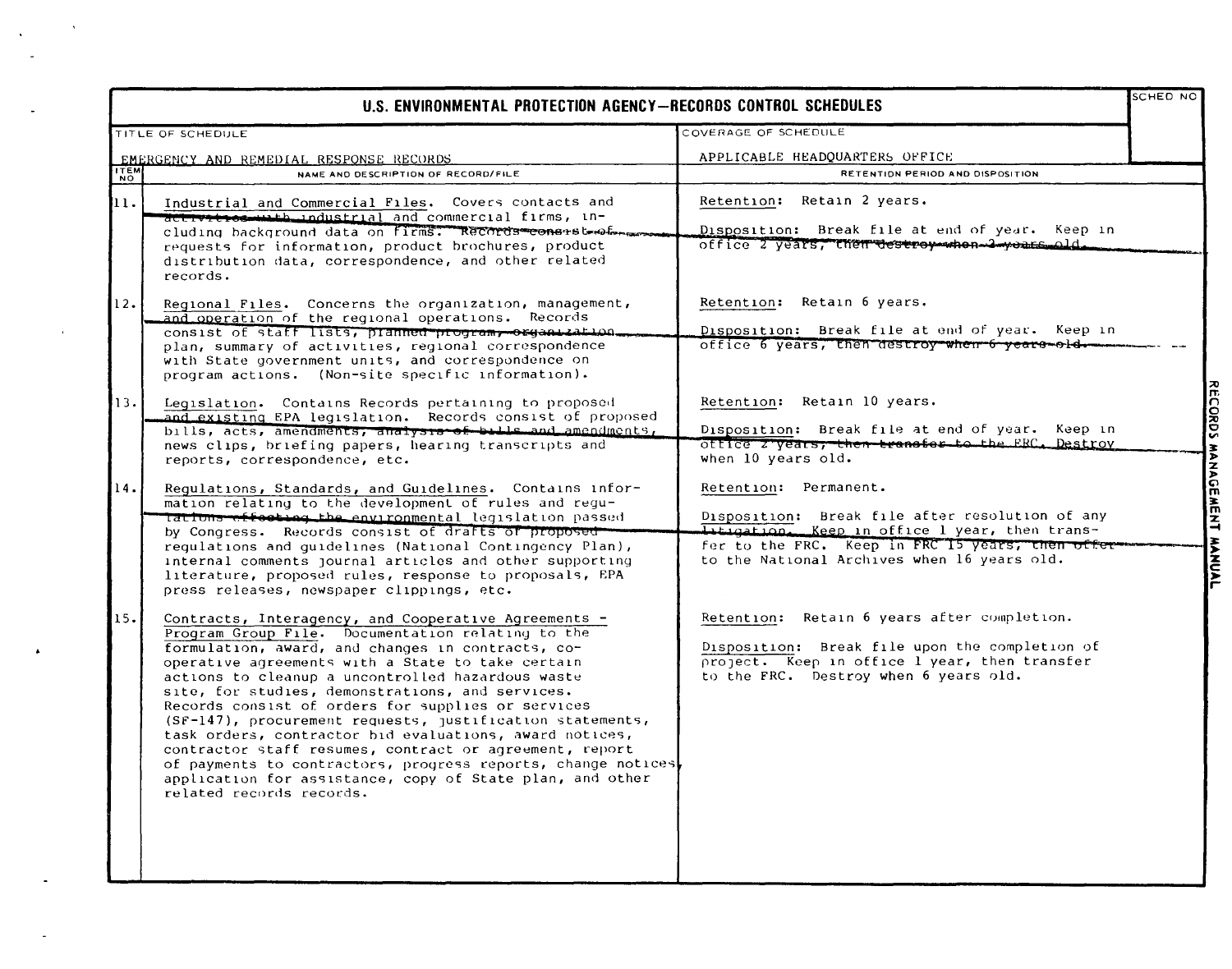|                                                                                                                                                                                                                                                                                                                                                                                                                                                                                                                                                                                                                                                                                                                                                                                                                                                      | U.S. ENVIRONMENTAL PROTECTION AGENCY-RECORDS CONTROL SCHEDULES                                                                                                                                                                                                                                                                                                                                                                                                                                                                                                                                                                                                                                                                                            | SCHED NC                                    |
|------------------------------------------------------------------------------------------------------------------------------------------------------------------------------------------------------------------------------------------------------------------------------------------------------------------------------------------------------------------------------------------------------------------------------------------------------------------------------------------------------------------------------------------------------------------------------------------------------------------------------------------------------------------------------------------------------------------------------------------------------------------------------------------------------------------------------------------------------|-----------------------------------------------------------------------------------------------------------------------------------------------------------------------------------------------------------------------------------------------------------------------------------------------------------------------------------------------------------------------------------------------------------------------------------------------------------------------------------------------------------------------------------------------------------------------------------------------------------------------------------------------------------------------------------------------------------------------------------------------------------|---------------------------------------------|
| TITLE OF SCHEDULE                                                                                                                                                                                                                                                                                                                                                                                                                                                                                                                                                                                                                                                                                                                                                                                                                                    | COVERAGE OF SCHEDULE                                                                                                                                                                                                                                                                                                                                                                                                                                                                                                                                                                                                                                                                                                                                      |                                             |
| EMERGENCY AND REMEDIAL RESPONSE RECORDS                                                                                                                                                                                                                                                                                                                                                                                                                                                                                                                                                                                                                                                                                                                                                                                                              | APPLICABLE HEADQUARTERS OFFICE                                                                                                                                                                                                                                                                                                                                                                                                                                                                                                                                                                                                                                                                                                                            |                                             |
| <b>ITEM</b><br>NAME AND DESCRIPTION OF RECORD/FILE                                                                                                                                                                                                                                                                                                                                                                                                                                                                                                                                                                                                                                                                                                                                                                                                   | RETENTION PERIOD AND DISPOSITION                                                                                                                                                                                                                                                                                                                                                                                                                                                                                                                                                                                                                                                                                                                          |                                             |
| 16.<br>Final Reports Resulting From Contractor and Grantee<br>Studies and Services. Final reports submitted by<br>contractors and grantees. Also, includes evaluations<br>and comments by staff members and others.                                                                                                                                                                                                                                                                                                                                                                                                                                                                                                                                                                                                                                  | Retention:<br>Record Copy (Sponsoring Group). Permanent.<br>b. Information Copies. As determined by<br>user's reference needs.<br>DISposition:<br>a. Record Copy. Break fada upon completion of<br>project evaluation and comment period Keep in<br>office 1 year, then transfer to the FRC. Reep-<br>in the FRC 20 years, then offer to the National<br>Archives when 21 years old.<br>b. Information Copies. Destroy when no longer<br>used.                                                                                                                                                                                                                                                                                                            |                                             |
| 17.<br>Hazardous Site File.<br>Contains documentation of policy and decision made<br>$a \cdot$<br>by Headquarters and regional personnel concerning<br>the cleanup of uncontrolled hazardous waste sites.<br>Records include correspondence between the Region<br>and Headquarters, other Federal agencies, priority list<br>for cleanup of hazardous waste sites, reports, approval<br>of design and engineering of waste containtment/remedial<br>system, request from Region for additional money to<br>continue cleanup operations and other related records.<br>Includes index (paper and microform).<br>Note: The paper record system currently exists;<br>the micrographic records system does not now exist.<br>When the micgolaphic records system begins, the<br>paper record system will end and will not be con-<br>verted to microform. | PAPER RECORD SYSTEM<br>Retention: Retain 20 years after complytion<br>of all cost-recovery litigation. PERWANENT.<br>Disposition: Break file upon completion of<br>all cost-recovery litigation. Keep in office<br>2 years, then transfer to the FRC. Bestroy OFFer To NARA<br>when 20 years old.<br>MICROGRAPHIC RECORD SYSTEM<br>Retention:<br>a. Paper Records. Retain until conversion to<br>microform has been completed.<br>$_{\div}$ . FermanenT.<br>b. Microform Copy (Offreial Reserd Copy<br>Retain 20 years after completion<br>EBCOVERY 1+t+gation Offer in 51cor bk<br>Disposition:<br>a. Paper Records. Keep in office until conver-<br>sion to microform has been completed and micro-<br>form is verified for completeness, then destroy. | RECORDS MANAGEMENT MANUA<br>ins yearblacks, |

 $\mathcal{L}(\mathcal{L}(\mathcal{L}))$  and  $\mathcal{L}(\mathcal{L}(\mathcal{L}))$  . The contribution of  $\mathcal{L}(\mathcal{L})$ 

 $\Delta \phi = 0.001$ 

 $\mathcal{Y}$ 

 $\hat{\mathbf{A}}$ 

 $\mathbb{R}^2$ 

 $\mathbb{Z}^2$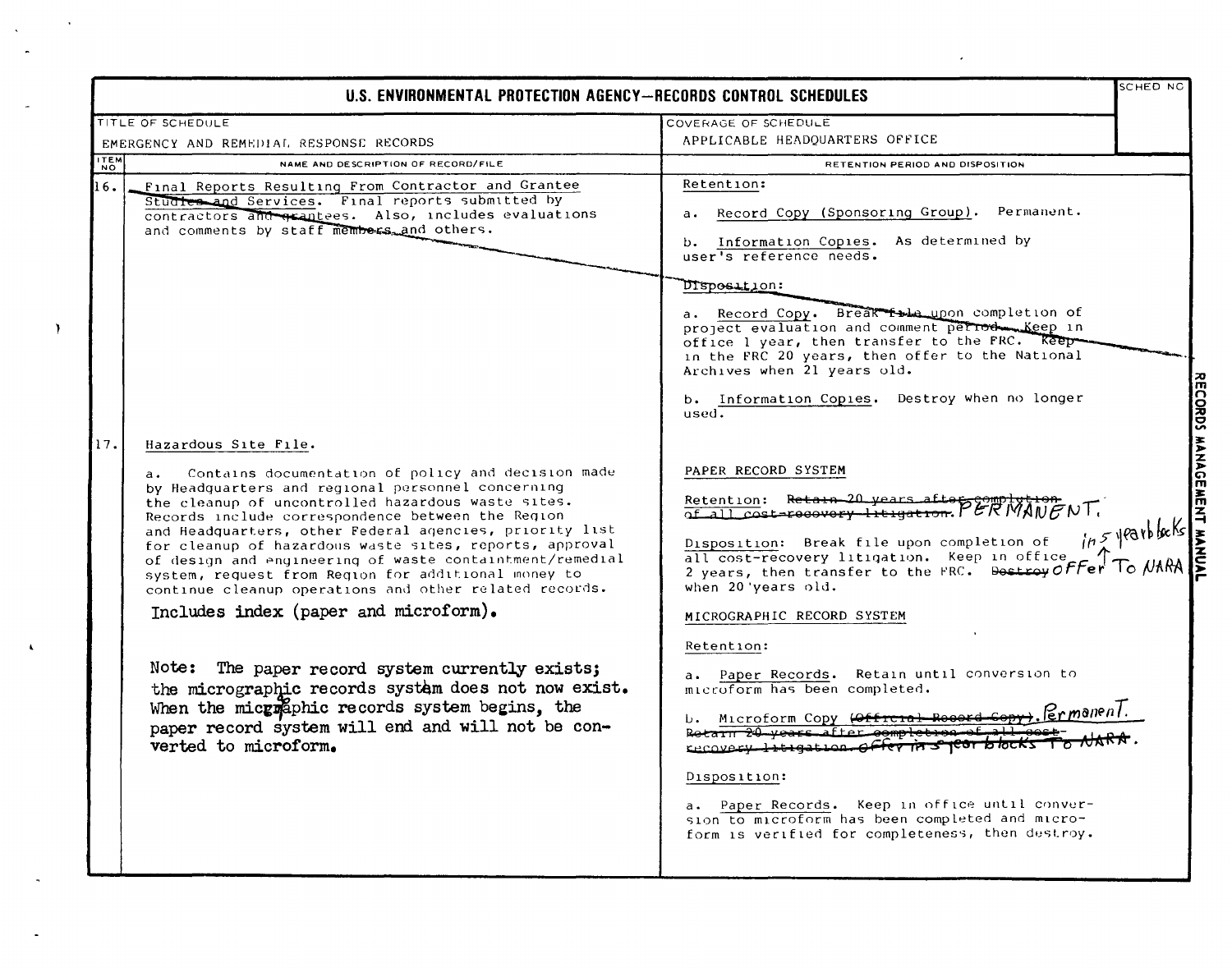| U.S. ENVIRONMENTAL PROTECTION AGENCY-RECORDS CONTROL SCHEDULES                                                                                                                                                                                                                                                                                                                                                                                                                                                                                                                                                                                                               |                                                                                                                                                                                                                                                                                                                                                                                                                                                                                                                                                                                                                                                                                                                                                                                                                                                                                                                                                                                                                                                                                                                                                                                                                                                                                                                                                                                                                                                                                                                                                 |                                                     |
|------------------------------------------------------------------------------------------------------------------------------------------------------------------------------------------------------------------------------------------------------------------------------------------------------------------------------------------------------------------------------------------------------------------------------------------------------------------------------------------------------------------------------------------------------------------------------------------------------------------------------------------------------------------------------|-------------------------------------------------------------------------------------------------------------------------------------------------------------------------------------------------------------------------------------------------------------------------------------------------------------------------------------------------------------------------------------------------------------------------------------------------------------------------------------------------------------------------------------------------------------------------------------------------------------------------------------------------------------------------------------------------------------------------------------------------------------------------------------------------------------------------------------------------------------------------------------------------------------------------------------------------------------------------------------------------------------------------------------------------------------------------------------------------------------------------------------------------------------------------------------------------------------------------------------------------------------------------------------------------------------------------------------------------------------------------------------------------------------------------------------------------------------------------------------------------------------------------------------------------|-----------------------------------------------------|
| TITLE OF SCHEDULE<br>EMERGENCY AND REMEDIAL RESPONSE RECORDS                                                                                                                                                                                                                                                                                                                                                                                                                                                                                                                                                                                                                 | COVERAGE OF SCHEDULE<br>APPLICABLE HEADQUARTERS OFFICE                                                                                                                                                                                                                                                                                                                                                                                                                                                                                                                                                                                                                                                                                                                                                                                                                                                                                                                                                                                                                                                                                                                                                                                                                                                                                                                                                                                                                                                                                          |                                                     |
| <b>ITEM</b><br>NAME AND DESCRIPTION OF RECORD/FILE<br>NO.                                                                                                                                                                                                                                                                                                                                                                                                                                                                                                                                                                                                                    | RETENTION PERIOD AND DISPOSITION                                                                                                                                                                                                                                                                                                                                                                                                                                                                                                                                                                                                                                                                                                                                                                                                                                                                                                                                                                                                                                                                                                                                                                                                                                                                                                                                                                                                                                                                                                                |                                                     |
| b. Contains documentation and information concerning<br>the remedial investigations and feasibility studies of<br>uncontrolled hazardous waste (superfund) sites. Records<br>include contractor notebooks of field observations,<br>calculations, maps, photographs, drawings, supporting<br>documentation, draft and final reports used in the<br>investigation and choice of a remedial action at a<br>superfund site. Includes indexes (paper and micro-<br>form).<br>Note: The paper record system is being terminated<br>and the micrographic records system will soon<br>replace the paper system. Records that cannot be<br>microformed will be retained permanently. | Microform Copy (Official Resert Copy)<br>Break<br>b.<br>file upon completion of all cost-recovery liti-<br>gation. Keep in office 2 years, then transfer<br>to the FRC. Destroy when 20 years oldoffer To NARAID<br>c. Other Microform Copies. Destroy when no<br>longer needed.<br>PAPER RECORD SYSTEM<br>Retain 20 years after completion<br>Retention:<br>$65 - 11 - 60$ st-recovery-litigation $PERIVANDIV$<br>Disposition: Break file upon completion of<br>all cost-recovery litigation. Keep in office<br>2 years, then transfer to the FRC. Destroy Offer in<br>bloch when 20 years old.<br>MICROGRAPHIC RECORD SYSTEM<br>Retention:<br>a. Paper Records. Retain until conversion to<br>microform has been completed.<br>n FermanenT.<br>b. Microform Copy <del>(Official Record Copy)</del><br>Retain 20 years after completion of all<br>rucovory trtyation.<br>That have been microfilmed.<br>Disposition:<br>a. Paper Records, Keep in office until conver-<br>sion to microform has been completed and micro-<br>form is verified for completeness, then destroy.<br>Microform Copy (Official Record Copy). Break<br>b.<br>file upon completion of all cost-recovery liti-<br>gation. Keep in office 2 years, then transfer<br>to the FRC. Destroy when 20 years old offer To MARA In<br>c. Other Microform Copies.<br>Destroy when no<br>longer needed.<br>d. Paper records that have not been microformed.<br>Permanent. Keep in office 2 years, then trans-<br>fer to FRC. Offer to NARA in 5 year blocks when<br>20 years old. | 5 year blocks.<br>svonio<br>MANAGE<br>5 year blocks |

 $\mathbf{1}$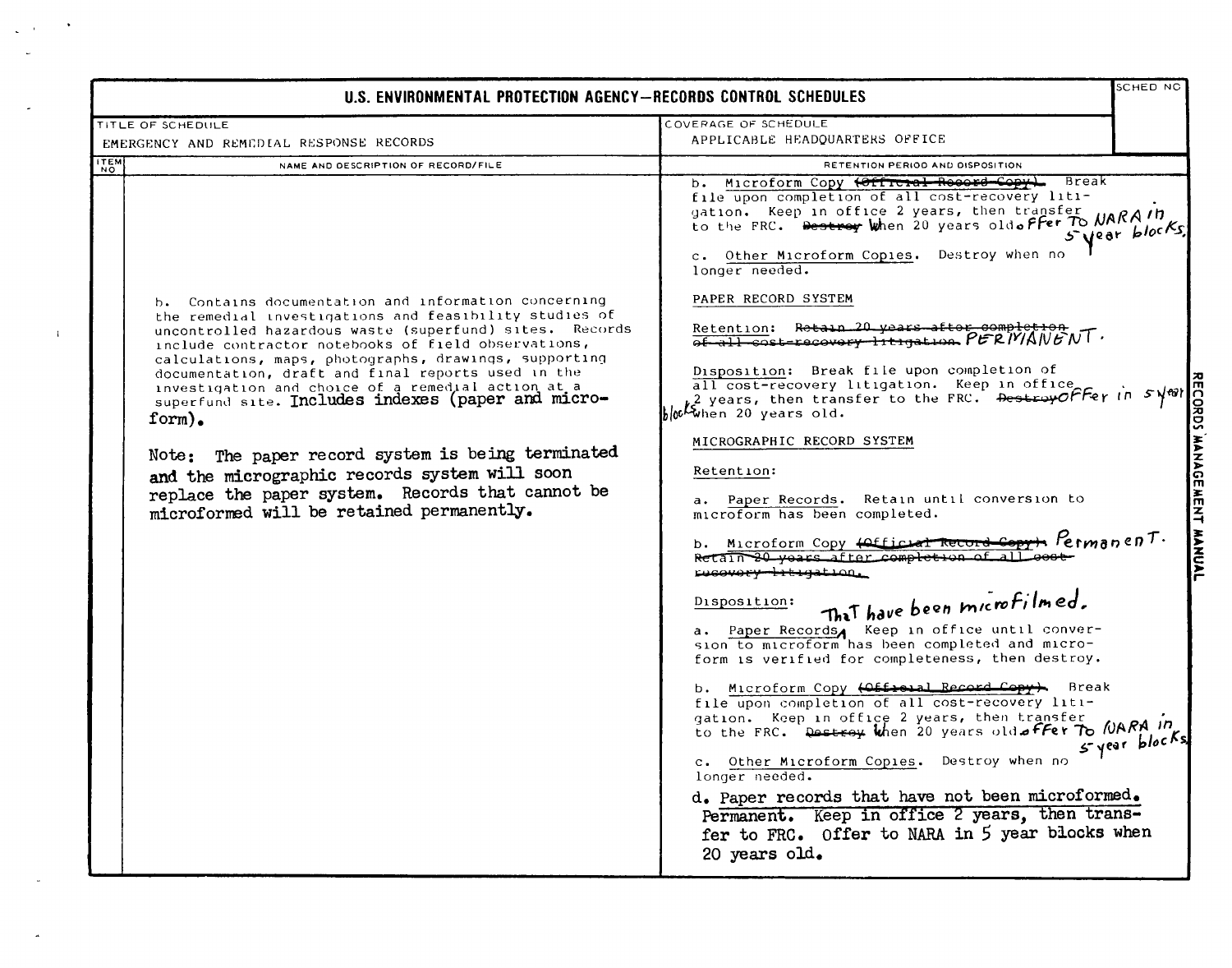|             | TITLE OF SCHEDULE                                                                                                                                                                                                                                                                                                                                                                                                                                                                                                                                                                                                                                                                                                                                                                                                          | COVERAGE OF SCHEDULE                                                                                                                                                                                                                                                                                                                                                       |  |
|-------------|----------------------------------------------------------------------------------------------------------------------------------------------------------------------------------------------------------------------------------------------------------------------------------------------------------------------------------------------------------------------------------------------------------------------------------------------------------------------------------------------------------------------------------------------------------------------------------------------------------------------------------------------------------------------------------------------------------------------------------------------------------------------------------------------------------------------------|----------------------------------------------------------------------------------------------------------------------------------------------------------------------------------------------------------------------------------------------------------------------------------------------------------------------------------------------------------------------------|--|
|             | EMERGENCY AND REMEDIAL RESPONSE RECORDS                                                                                                                                                                                                                                                                                                                                                                                                                                                                                                                                                                                                                                                                                                                                                                                    | APPLICABLE HEADQUARTERS OFFICE                                                                                                                                                                                                                                                                                                                                             |  |
| <b>ITEM</b> | NAME AND DESCRIPTION OF RECORD/FILE                                                                                                                                                                                                                                                                                                                                                                                                                                                                                                                                                                                                                                                                                                                                                                                        | RETENTION PERIOD AND DISPOSITION                                                                                                                                                                                                                                                                                                                                           |  |
| 18.1        | Liability and Financial Responsibility of Owner or<br>Operator Contains records used to document the decisions<br>made by Headquarters and regional personnel concerning<br>the liability and financial responsibility of an owner/<br>operator of an uncontrolled hazardous-waste site. Includes<br>policy and quidance issued by Headquarters to regions,<br>copy of notification from the owner/operator of a facility<br>that the facility is in compliance with Section $107(k)(2)$<br>of CERCL Act, documentation of determination by the Agency<br>that owner/operator has or has not complied, documented<br>verification by EPA that the owner/operator has established<br>appropriate financial responsibility, reterral of case for<br>filing of judicial action, demand letters, and other related<br>records. | Retention: Retain 20 years after completion<br>of enforcement and cost-recovery action.<br>Disposition: Break file upon completion of<br>all entorcement and cost-recovery actions.<br>Keep in office 2 years, then transfer to<br>the FRC. Destroy when 20 years old.                                                                                                     |  |
| 19.<br>20.1 | Claims. Contains records used to document the decisions<br>made by Headquarters and reqional personnel concerning<br>claims filed against the Fund under section 112(a) of the<br>CERCL Act. Includes policy and guidance issued by Head-<br>quarters to regions, copy of official claim, documentation<br>of action to settle claim, copy of the agreement of the<br>final settlement of the claim, and other related records.<br>Fochnical Assistance Data System (TAD). Computer printouts                                                                                                                                                                                                                                                                                                                              | Retention: Retain 5 years.<br>Disposition: Break file upon settlement of<br>claim/completion of cost-recovery actions.<br>Keep in office I year, then transfer to the<br>FRC. Destroy when 5 years old:<br>Retention: See Disposition below.                                                                                                                               |  |
|             | showing chemical and physical characteristics and emergency<br>response procedures of 1100 substances (oil and other-<br>hazardous materials) which may be hazardous to the public<br>health or weltare or environment if discharged or spilled.                                                                                                                                                                                                                                                                                                                                                                                                                                                                                                                                                                           | Disposition: Keep in office until superseded,<br>then destroy.                                                                                                                                                                                                                                                                                                             |  |
|             | 21. Publications, Promotional Items, and Supporting Artwork.<br>General and technical literature and promotional items.<br>Literature and promotional items take the form of handbooks,<br>brochures, pamphlets, buttons, and bumper stickers. Artwork<br>consists of original drawings and photographs                                                                                                                                                                                                                                                                                                                                                                                                                                                                                                                    | Retention:<br>a. Distribution Supply Copies. Last print<br>$date$ plus $3$ years.<br>b. Information Copies. As determined by<br>user senterence needs.<br>Disposition:<br>a. Distribution Supply Copies. Break file<br>after printing and initial distribution.<br>After 3 years destroy undistributed copies.<br>b. Information Copies. Destroy when no<br>longer needed. |  |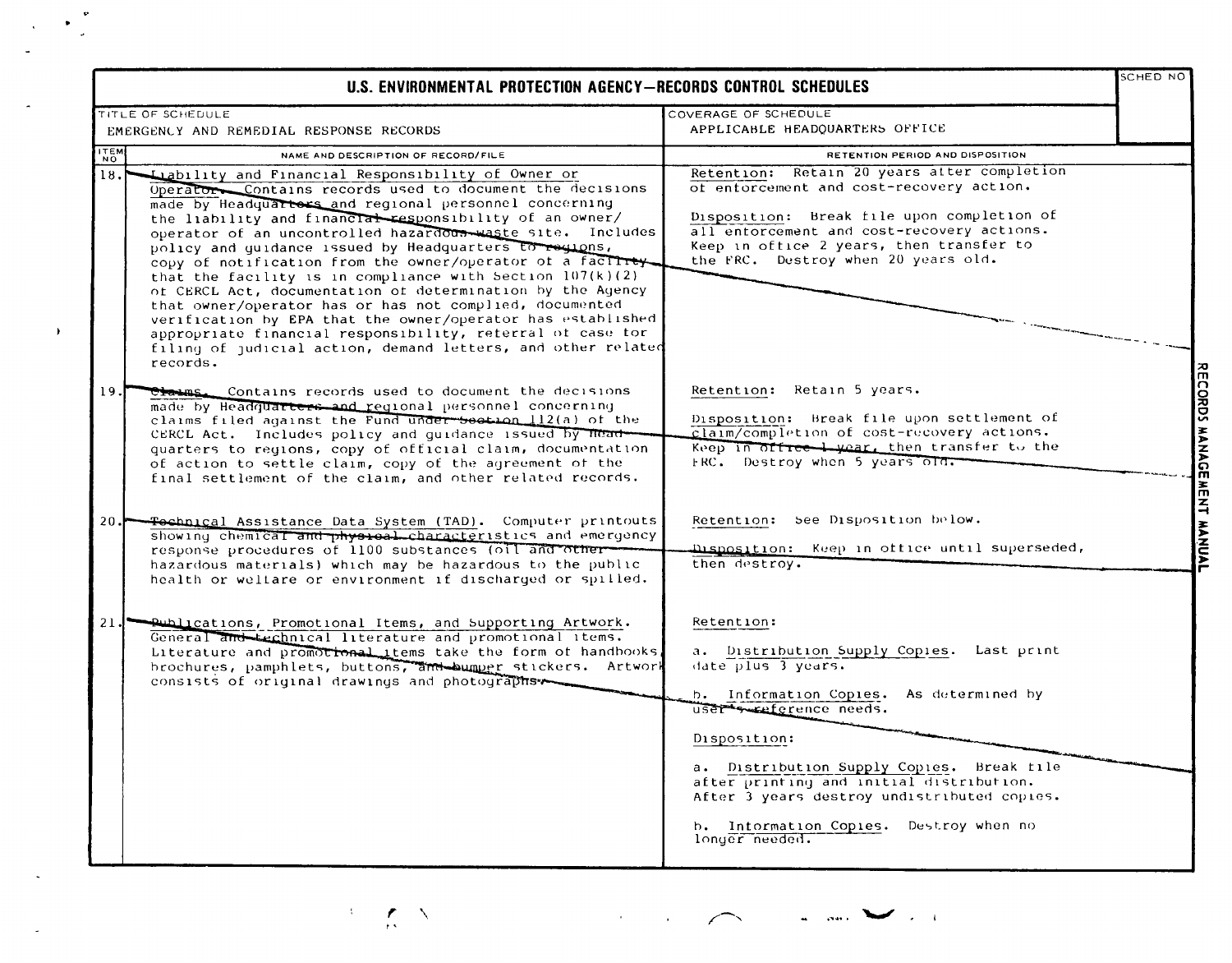| U.S. ENVIRONMENTAL PROTECTION AGENCY-RECORDS CONTROL SCHEDULES                                                                                                                                                                                                                                                                                                                                                                                                                                                                                                                                                                                                                                                                                                                                                                                                                                                                                                        |                                                                                                                                                                                                                                                                                                                                                                                                                               |         |
|-----------------------------------------------------------------------------------------------------------------------------------------------------------------------------------------------------------------------------------------------------------------------------------------------------------------------------------------------------------------------------------------------------------------------------------------------------------------------------------------------------------------------------------------------------------------------------------------------------------------------------------------------------------------------------------------------------------------------------------------------------------------------------------------------------------------------------------------------------------------------------------------------------------------------------------------------------------------------|-------------------------------------------------------------------------------------------------------------------------------------------------------------------------------------------------------------------------------------------------------------------------------------------------------------------------------------------------------------------------------------------------------------------------------|---------|
| <b>TITLE OF SCHEDULE</b>                                                                                                                                                                                                                                                                                                                                                                                                                                                                                                                                                                                                                                                                                                                                                                                                                                                                                                                                              | COVERAGE OF SCHEDULE                                                                                                                                                                                                                                                                                                                                                                                                          |         |
| EMERGENCY AND REMEDIAL RESPONSE RECORDS                                                                                                                                                                                                                                                                                                                                                                                                                                                                                                                                                                                                                                                                                                                                                                                                                                                                                                                               | APPLICABLE HEADQUARTERS OFFICE                                                                                                                                                                                                                                                                                                                                                                                                |         |
| ITEM<br>NAME AND DESCRIPTION OF RECORD/FILE                                                                                                                                                                                                                                                                                                                                                                                                                                                                                                                                                                                                                                                                                                                                                                                                                                                                                                                           | RETENTION PERIOD AND DISPOSITION                                                                                                                                                                                                                                                                                                                                                                                              |         |
| 22J<br>Congressional Reports. Reports prepared by the<br>Administrator for the Emergency Response Program which<br>are submitted to the President and Congress. Reports<br>address the implementation of the Comprehensive<br>Environmental Response, Compensation and Liability Act<br>in terms of the effectivenes of the Government to<br>respond to and mitigate the effects of seleases of<br>hazardous substances; summary of past receipts and<br>disbursements from the Fund; projection of future Tunding<br>needs remain after the expiration of authority to<br>collect taxes; record and experience of the Fund in<br>recovering Fund disbursements from liable parties;<br>State participation in the system of response, liability,<br>and compensation established by the Act. Also, prepare<br>report which identify additional hazardous wastes and<br>recommend appropriate tax rates for such wastes for<br>the Post-closure Liability Trust Fund. | Retention:<br>Record Copy. Permanent.<br>a.,<br>b. Information Copies. Retain 3 years.<br>Disposition:<br>a. Record Copy. Break file upon transmission<br>to Congress. Keep in office for 3 years, then<br>transfer to the Federal Record Center. Keep in<br>FRC for T5-years, then offer to the National<br>Archives in 10 year blocks.<br>b. Information Copies. Destroy when 3 years<br>old or sooner if no longer needed. | KELUKUS |

┪ NAND<br>No

 $\pmb{\downarrow}$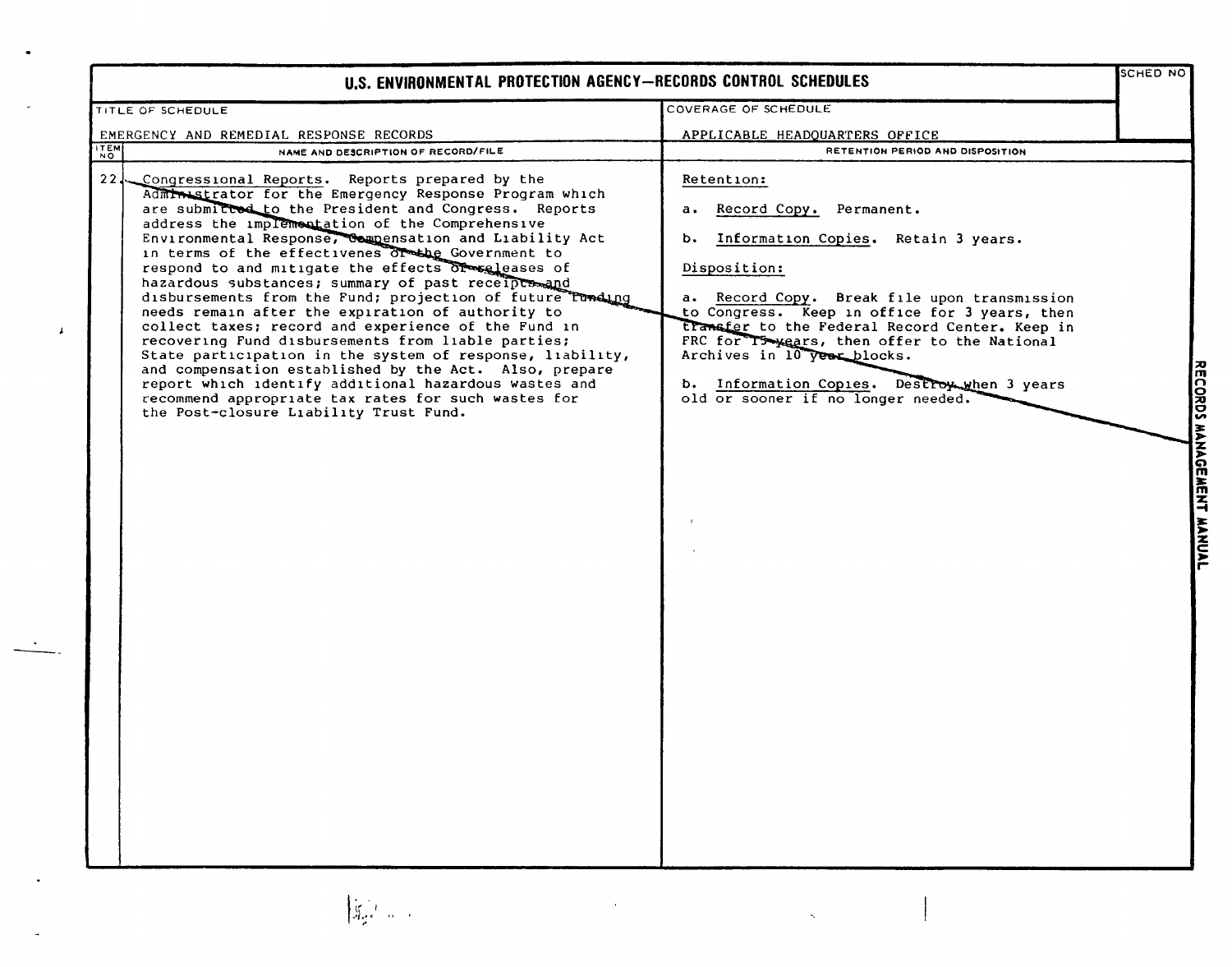$\overline{r}$ 

 $\bullet$ 

 $\mathcal{L}_{\mathcal{A}}$ 

 $\Delta \sim 10^4$ 

 $\bar{\lambda}$ 

 $\mathcal{L}_{\text{max}}$  and  $\mathcal{L}_{\text{max}}$ 

| REVISED ITEM NUMBERS             | PREVIOUS ITEM NUMBERS                   |  |
|----------------------------------|-----------------------------------------|--|
| (New Schedule)                   | $(01d$ Schedule $C-21)$                 |  |
| (New)<br>ı                       |                                         |  |
| $\overline{\mathbf{c}}$<br>(New) |                                         |  |
| 3<br>(New)                       |                                         |  |
| $\frac{4}{5}$                    | $\mathbf 1$                             |  |
|                                  | 18                                      |  |
| 6<br>(New)                       |                                         |  |
| 7<br>8                           | $\mathbf{2}$<br>$\overline{\mathbf{3}}$ |  |
| 9                                |                                         |  |
| 10                               | $\frac{4}{5}$                           |  |
| 11                               | 6                                       |  |
| 12                               | 7                                       |  |
| 13                               | 8                                       |  |
| 14                               | 9                                       |  |
| 15                               | 10                                      |  |
| 16                               | 11                                      |  |
| 17                               | 12                                      |  |
| 18                               | 14                                      |  |
| 19                               | 15                                      |  |
| 20                               | 16                                      |  |
| 21                               | 19                                      |  |